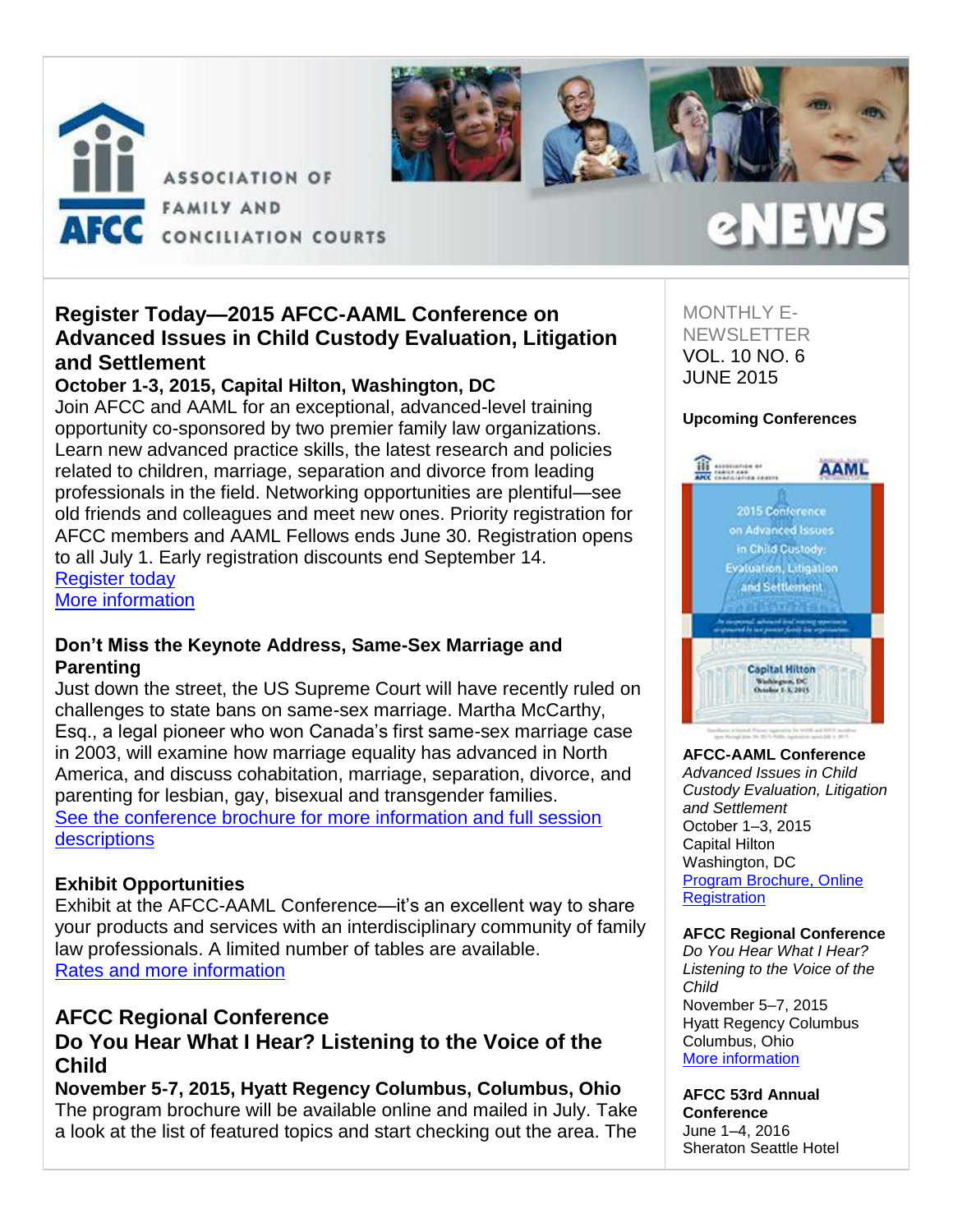Hyatt Regency is within a short walk from the **Short North Arts District**, [Arena District,](http://afcc.networkats.com/members_online/utilities/emailct.asp?38301308064a2f0f4ed5f06ab170b1d70d3f46cbdeb2878968a3b9a63a62ca68c827a060b86805a7) and [Scioto Mile.](http://afcc.networkats.com/members_online/utilities/emailct.asp?b4168cbc0df1084eff354cd4e483de8110fb16dfdeb2878968a3b9a63a62ca68c827a060b86805a7) [More information](http://afcc.networkats.com/members_online/utilities/emailct.asp?36104881aa3dea929694bf8a159f22c4a8ed851adeb2878968a3b9a63a62ca68c827a060b86805a7)

# **Commentary on Work Product Review Testimony**

*David A. Martindale, PhD, ABPP*

On April 22, 2015, the Court of Appeal for Ontario handed down a decision in which the court affirmed a trial court's decision to place limited weight on the testimony of a retained expert who was critical of the opinions generated by a court appointed evaluator. It was the court's position that the objective of testimony from a work product reviewer—impeachment of the report and testimony of a court appointed expert—can be met through cross-examination. In his "Commentary on Work Product Review Testimony," David Martindale discusses the appropriate role of the work product reviewer. [Read more](http://afcc.networkats.com/members_online/utilities/emailct.asp?3e33237b630d5d7a6085e05bd2387a83c934f297deb2878968a3b9a63a62ca68c827a060b86805a7)

# **Annual Conference Wrap-Up**

The AFCC 52nd Annual Conference, C*hildren in the Court System: Different Doors, Different Responses, Different Outcomes*, May 27-30, 2015, at the Hilton New Orleans Riverside, was a great success. Over 1,100 family law professionals from 24 countries attended. We hope to see you at next year's annual conference in [Seattle—](http://afcc.networkats.com/members_online/utilities/emailct.asp?80c13c150d25e1663ed417d8634646fde895108edeb2878968a3b9a63a62ca68c827a060b86805a7)mark your calendar, June 1-4, 2016! Look for the Call for Proposals in August.

## **Congratulations Award Recipients**

The [John E. VanDuzer Distinguished Service Award](http://afcc.networkats.com/members_online/utilities/emailct.asp?842f6f201b9637e1b4e33f267ec5102aed419ef8deb2878968a3b9a63a62ca68c827a060b86805a7) was presented to **Mary M. Ferriter**; the [Stanley Cohen Distinguished Research Award](http://afcc.networkats.com/members_online/utilities/emailct.asp?d8af9310bd14b57bb122748e3a88260a0084ba18deb2878968a3b9a63a62ca68c827a060b86805a7) was presented to **Barbara A. Babb**; [Irwin Cantor Innovative Program](http://afcc.networkats.com/members_online/utilities/emailct.asp?c5c0800b7f9d62663d5d17501f75da437fb7a9dadeb2878968a3b9a63a62ca68c827a060b86805a7)  [Award](http://afcc.networkats.com/members_online/utilities/emailct.asp?c5c0800b7f9d62663d5d17501f75da437fb7a9dadeb2878968a3b9a63a62ca68c827a060b86805a7) was awarded to **Only One Childhood**; the [Meyer Elkin Essay](http://afcc.networkats.com/members_online/utilities/emailct.asp?8e88d14c4e48a3d6128c3a56b32debb3d630ceb5deb2878968a3b9a63a62ca68c827a060b86805a7)  [Award](http://afcc.networkats.com/members_online/utilities/emailct.asp?8e88d14c4e48a3d6128c3a56b32debb3d630ceb5deb2878968a3b9a63a62ca68c827a060b86805a7) was presented to **Janice M. Rosa** for her article " [Mission](http://afcc.networkats.com/members_online/utilities/emailct.asp?74e9fc984054dc514e7d9d92231f7c9252e66fb3deb2878968a3b9a63a62ca68c827a060b86805a7)  [Critical: A Call to Action for Juvenile and Family Courts, the U.S. Armed](http://afcc.networkats.com/members_online/utilities/emailct.asp?74e9fc984054dc514e7d9d92231f7c9252e66fb3deb2878968a3b9a63a62ca68c827a060b86805a7)  [Forces, and Veterans Affairs,](http://afcc.networkats.com/members_online/utilities/emailct.asp?74e9fc984054dc514e7d9d92231f7c9252e66fb3deb2878968a3b9a63a62ca68c827a060b86805a7)" published in the July 2014 *Family Court Review*; and the [Tim Salius President's Award](http://afcc.networkats.com/members_online/utilities/emailct.asp?a3bbf9412a842b97a1371a6567930351bedc773ddeb2878968a3b9a63a62ca68c827a060b86805a7) was presented to **Dawn M. Holmes**.

# **Virtual Poster Gallery**

Posters representing current research, practice and policy were displayed at the annual conference. [PDF versions of the posters are](http://afcc.networkats.com/members_online/utilities/emailct.asp?722b45a922dc10ce1ce858ea5d2df970f7994503deb2878968a3b9a63a62ca68c827a060b86805a7)  [available](http://afcc.networkats.com/members_online/utilities/emailct.asp?722b45a922dc10ce1ce858ea5d2df970f7994503deb2878968a3b9a63a62ca68c827a060b86805a7) for those not able to attend or who would like another look.

# **Certificates of Attendance**

If you attended the annual conference and need a certificate of attendance, they are available online for a processing fee of \$15 for members and \$20 for non-members. If you did not sign up for a certificate with your registration, this fee can be paid online. [More information](http://afcc.networkats.com/members_online/utilities/emailct.asp?6ba7d7f293fc7fae783ac150f1f890ac83c70732deb2878968a3b9a63a62ca68c827a060b86805a7) 

## **Conference Audio and Materials**

Seattle, Washington

#### **AFCC 12th Symposium on Child Custody Evaluations** November 3–5, 2016 Sheraton Atlanta Hotel Atlanta, Georgia

### **AFCC Trainings**

**Construction of an Effective Parenting Coordination Process: Structure, Tools, and Techniques** Debra K. Carter, PhD November 30–December 1, 2015 University of Baltimore Baltimore, Maryland

## **Complex Issues in Family**

**Law and Child Custody**  Philip M. Stahl, PhD, ABPP December 2–3, 2015 University of Baltimore Baltimore, Maryland

#### **AFCC Chapter Annual Conferences**

#### **Minnesota Chapter Annual Conference**

July 16, 2015 University of Minnesota Continuing Education Center St. Paul, Minnesota [More information](http://afcc.networkats.com/members_online/utilities/emailct.asp?18b4ddfef7b92b34437ce26e90b0b2c509e0df35deb2878968a3b9a63a62ca68c827a060b86805a7) 

#### **Australia Chapter Annual Conference**

August 14–15, 2015 Sydney Shangri La Hotel Sydney, Australia [More information](http://afcc.networkats.com/members_online/utilities/emailct.asp?74056f286c85f38e44b177544a2769e54f6c4816deb2878968a3b9a63a62ca68c827a060b86805a7) 

# **Florida Chapter Annual**

**Conference**  October 1–2, 2015 Holiday Inn Tampa West **Shore** Tampa, Florida [More information](http://afcc.networkats.com/members_online/utilities/emailct.asp?999b5da196d1ec2231d7861da8c6c5665c0243bfdeb2878968a3b9a63a62ca68c827a060b86805a7) 

**Colorado Chapter Annual Conference**  October 9–11, 2015 Beaver Run Resort Breckenridge, Colorado [More Information](http://afcc.networkats.com/members_online/utilities/emailct.asp?d544379f14c9058e59851706e1c95d8b3d0ddb2bdeb2878968a3b9a63a62ca68c827a060b86805a7)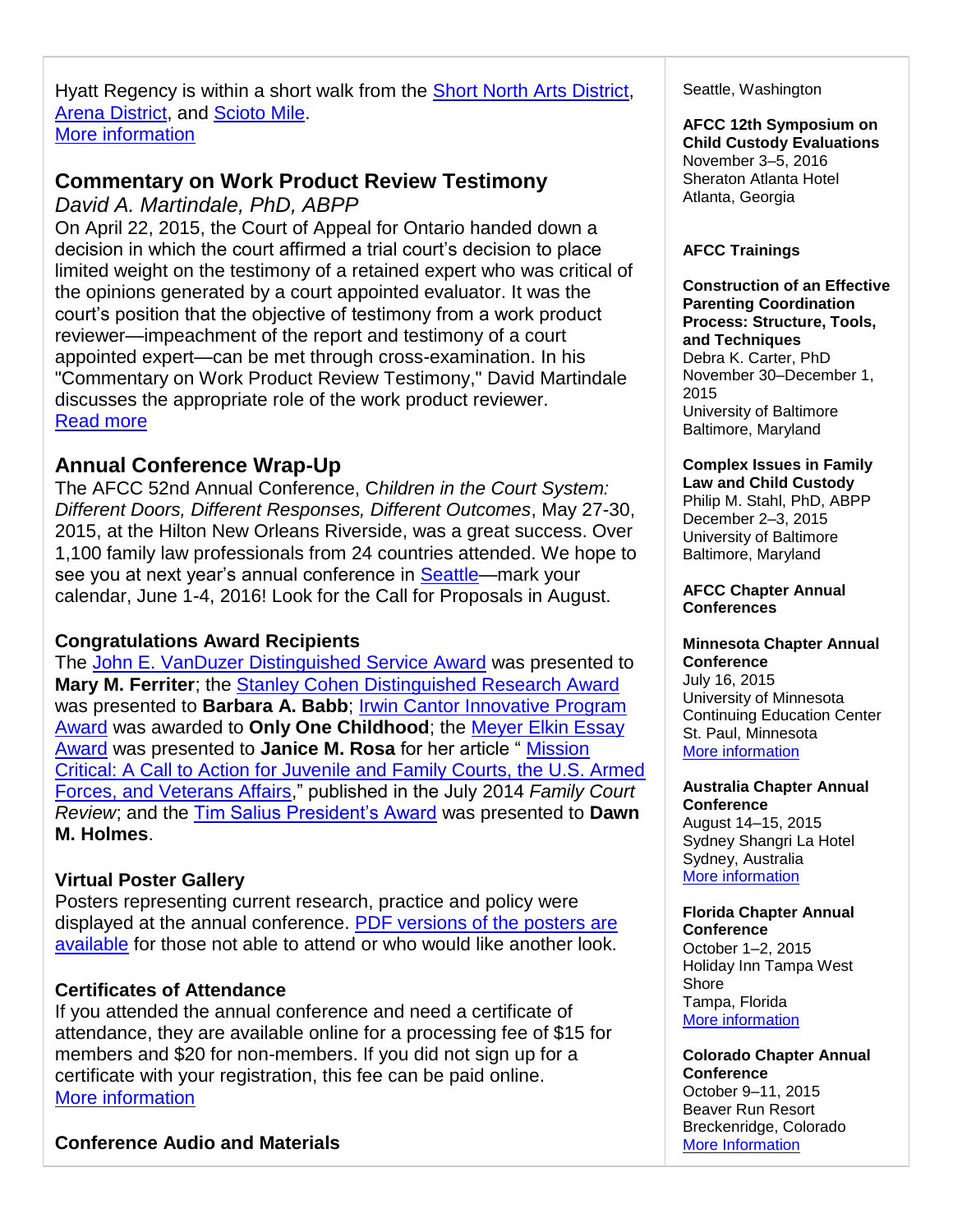AFCC members receive [free access to audio recordings](http://afcc.networkats.com/members_online/utilities/emailct.asp?6ba7d7f293fc7fae783ac150f1f890ac83c70732deb2878968a3b9a63a62ca68c827a060b86805a7) of the plenary sessions. Additional conference audio is available to members and nonmembers for purchase through [Digital Conference Providers.](http://afcc.networkats.com/members_online/utilities/emailct.asp?31cee38cd9f34fc801aef9a328f13708b6f8d68edeb2878968a3b9a63a62ca68c827a060b86805a7) Recordings of the entire conference are available for a discounted package price or purchase individual sessions; recordings of preconference institutes are also available.

A limited number of USB drives containing conference session handouts are available. The cost for a USB drive is \$20 for members and \$40 for non-members, shipping fees apply. Call the AFCC office at 608-664-3750 or email [afcc@afccnet.org](mailto:afcc@afccnet.org) to order.

## **Giving Thanks**

This conference would not have been the incredible success it was without the help of many extraordinary people and organizations. Thank you to the Louisiana Chapter of AFCC and the Board of Directors; our conference sponsors; collaborating organizations; program committee; shepherds; presenters; exhibitors; advertisers; dine around leaders; hospitality suite hosts; auction volunteers, donors, and bidders; and of course everyone who attended.

# **Thank You Scholarship Fund Donors**

This past year, your generosity provided 36 full conference scholarships and nine travel stipends, giving more of our colleagues the opportunity to attend an AFCC conference. The experiences you have given the recipients make a lasting difference in their practice and careers. [Thank you to everyone who donated to the 2014-2015 appeal.](http://afcc.networkats.com/members_online/utilities/emailct.asp?9907bd7029a19415db677fe8ae6a6ba4e21d64fddeb2878968a3b9a63a62ca68c827a060b86805a7) Every donation helps more colleagues. [Donate today.](http://afcc.networkats.com/members_online/utilities/emailct.asp?26ca5ed1b1436223a33cafbd4fa9938b758d45a8deb2878968a3b9a63a62ca68c827a060b86805a7)

# **Welcome to New and Thank You to Outgoing Board Members**

Welcome to new AFCC Board members **Dolores A. Bomrad, JD**, West Bend, Wisconsin; **Kelly Olson, JD, LLM**, Little Rock, Arkansas; **Michael Saini, PhD**, Toronto, Ontario, Canada; and Chapter Council Liaison **Ann M. Ordway, JD, PhD**, Signal Mountain, Tennessee. The new executive committee consists of: President, **Hon. Peter Boshier**, Wellington, New Zealand; President Elect, **Marsha Kline Pruett, PhD, MSL**, Northampton, Massachusetts; Vice President, **Annette T. Burns, JD**, Phoenix, Arizona; Secretary, **Hon. Dianna Gould-Saltman**, Compton, California; Treasurer, **Matthew J. Sullivan, PhD**, Palo Alto, California, and Past President, **Richard L. Altman, JD**, Napoleon, Ohio.

Thank you to our outgoing board members for all their hard work and dedicated service: **Andrea Clark, MSW**, St. Louis, Missouri; **Lesley Goldsmith, JD**, Canton, Massachusetts; **Hon. R. John Harper**, Brantford, Ontario, Canada; and **Nancy Ver Steegh, JD, MSW**, St. Paul, Minnesota.

#### **Ontario Chapter Annual Conference**

October 23, 2015 Toronto Reference Library, Yonge Street Toronto, Ontario [More information](http://afcc.networkats.com/members_online/utilities/emailct.asp?016a36e453139ead3af00eca6731b65c25341f4edeb2878968a3b9a63a62ca68c827a060b86805a7) 

#### **Arizona Chapter Annual Conference**

January 29–31, 2016 Hilton Sedona Resort Sedona, Arizona [More information](http://afcc.networkats.com/members_online/utilities/emailct.asp?0e72d1ef9ff9ea3366233ebe702a03df920cbc67deb2878968a3b9a63a62ca68c827a060b86805a7)

#### **California Chapter Annual Conference**

February 19–21, 2016 InterContinental Mark Hopkins San Francisco, California [More information](http://afcc.networkats.com/members_online/utilities/emailct.asp?bb1dc0bf363255518655a1911b9bae6ed9e1ec11deb2878968a3b9a63a62ca68c827a060b86805a7) 

### **Join AFCC**

Are you a member? [Join](http://afcc.networkats.com/members_online/utilities/emailct.asp?6e06e3682c7b718f37773d010358b20d527abce8deb2878968a3b9a63a62ca68c827a060b86805a7) or [Renew](http://afcc.networkats.com/members_online/utilities/emailct.asp?6f81559789657c194a0e2612824f3ddb084d6224deb2878968a3b9a63a62ca68c827a060b86805a7)

AFCC offers member benefits that promote excellence in practice. [View member benefits](http://afcc.networkats.com/members_online/utilities/emailct.asp?d8da9aef0ea8d607a426a6369f9d61657844f811deb2878968a3b9a63a62ca68c827a060b86805a7)

### **Ask the Experts**

Is there a topic you would like to see covered by an AFCC Ask the Experts piece? [Email your suggestion](mailto:editor@afccnet.org)

The opinions expressed in articles published or linked to in the *AFCC eNEWS* are those of the authors and do not necessarily reflect the positions of the Association of Family and Conciliation Courts.

Readers are welcomed and encouraged to forward this enewsletter to interested colleagues. [Learn more or](http://afcc.networkats.com/members_online/utilities/emailct.asp?0eb23a71441218ca024205e2b7a26f43b7982917deb2878968a3b9a63a62ca68c827a060b86805a7)  [subscribe.](http://afcc.networkats.com/members_online/utilities/emailct.asp?0eb23a71441218ca024205e2b7a26f43b7982917deb2878968a3b9a63a62ca68c827a060b86805a7)

**Editor:**  Erin Sommerfeld [editor@afccnet.org](mailto:editor@afccnet.org)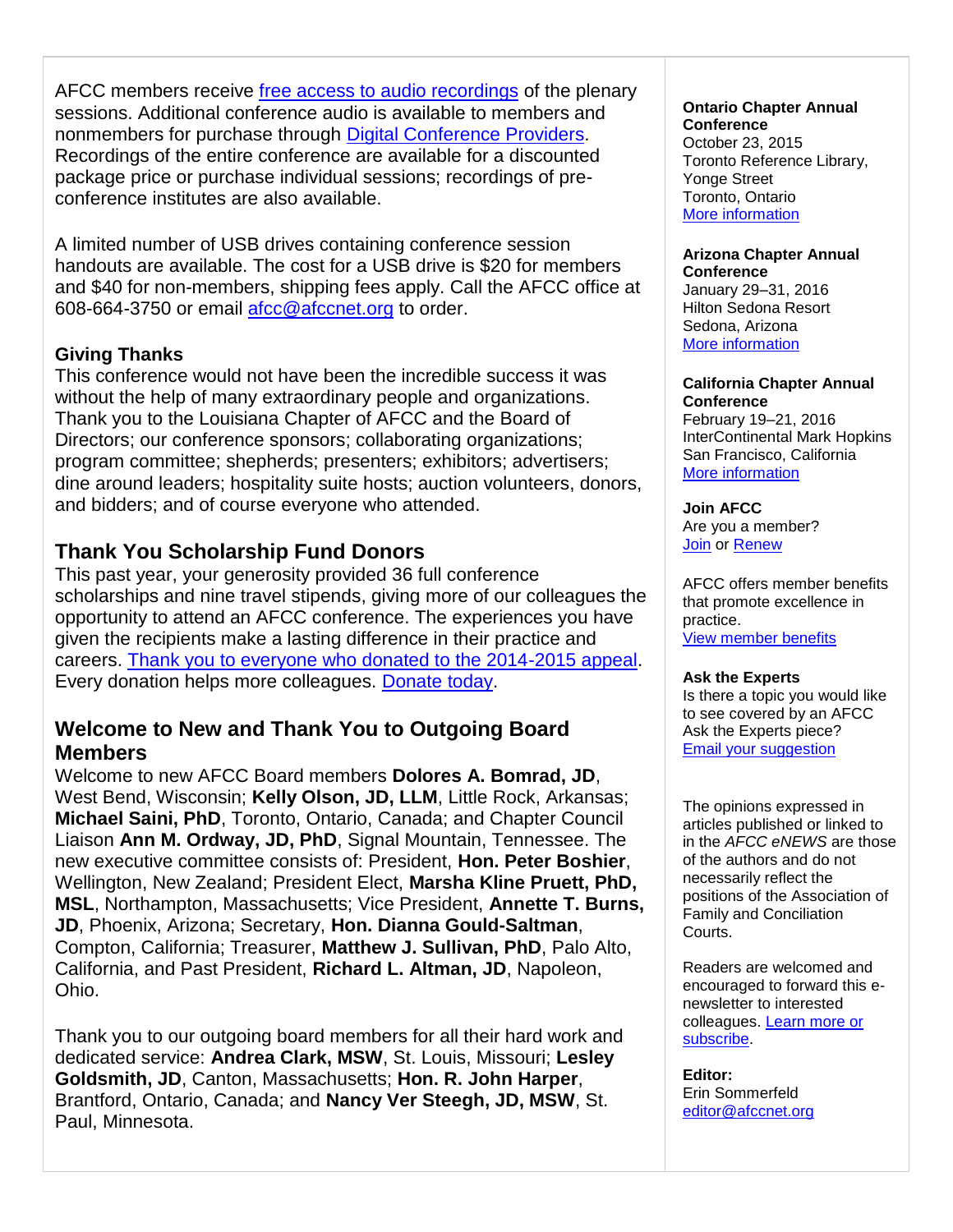# **Chapter News**

Welcome and congratulations to new chapter presidents: **New Jersey**—Gregg Benson, MA, LCADC. **Maryland**—Alice (Ali) E. Dansker Doyle, MSEd, JD, Esq.

# **Member News**

**Grace Hawkins, MSW**, is retiring as Director of the Family Center of the Conciliation Court for Pima County in Tucson, Arizona. Grace has worked at the Conciliation Court since 1990, 14 years as a counselor/mediator and as the Director since January 2005. Within AFCC, is an active member, having served on both the AZ-AFCC Board of Directors and AFCC Board, participating in the Shared Parenting Think Tank and the Dispute Resolution Conference. Best wishes on your retirement!

*[The Co-Parenting Toolkit](http://afcc.networkats.com/members_online/utilities/emailct.asp?3b0ca9c457f2cfc387520cb6f0145dbe05ec7865deb2878968a3b9a63a62ca68c827a060b86805a7)*, by **Isolina Ricci, PhD**, Walnut Creek, California, is now available in eBook format. The supplement contains new strategies and advanced versions of the solutions in *Mom's House, Dad's House*.

**Jana B. Singer, JD**, Baltimore, Maryland, has co-authored a new book *[Divorced from Reality: Rethinking Family Dispute Resolution,](http://afcc.networkats.com/members_online/utilities/emailct.asp?1bfd09375738369c3533af1ff715752b9d2342f0deb2878968a3b9a63a62ca68c827a060b86805a7)* with Jane C. Murphy. The authors argue that the current legal and dispute resolution system, built around the nuclear family, must adapt to serve today's disputing families.

# **Conference of Interest**

The **American Professional Society on the Abuse of Children** 

**(APSAC)** will hold its 23rd Annual Colloquium, July 22-25 in Boston, Massachusetts. The colloquium offers learning and professional development opportunities for those who serve children and families affected by child maltreatment and violence. The sessions offered address all aspects of child maltreatment including prevention, assessment, intervention and treatment with victims, perpetrators, and families affected by physical, sexual, and psychological abuse and neglect.

[Read more](http://afcc.networkats.com/members_online/utilities/emailct.asp?b823e036ef9df5f518a8bd3b71d26af869be4898deb2878968a3b9a63a62ca68c827a060b86805a7) 

## **Family Law in the News The Women Who Face More Traumatic Brain Injury than NFL Players**

# *Melissa Jeltson, Huffington Post*

The Sojourner Center, one of the largest U.S. domestic violence shelters, along with TBI experts at local hospitals and medical institutions, is launching an ambitious program dedicated to the study of TBI in women and children living with domestic violence. The Sojourner BRAIN (Brain Recovery And Inter-professional Neuroscience) Program will study how common domestic violence-related TBI is, investigate short-term and long-term effects, develop domestic violence-specific



[Follow @AFCCtweets](http://afcc.networkats.com/members_online/utilities/emailct.asp?fb70e6c8a5ce5bb79f1cfa7f07ae92fa52421a26deb2878968a3b9a63a62ca68c827a060b86805a7) īn Join the AFCC LinkedIn **[Group](http://afcc.networkats.com/members_online/utilities/emailct.asp?2fd8894a9f6cf6d0059ea84d54ec116f06b2ec81deb2878968a3b9a63a62ca68c827a060b86805a7)** 

## **[Unsubscribe](mailto:afcc@afccnet.org)**

AFCC 6525 Grand Teton Plaza Madison, WI 53719 608-664-3750 [afcc@afccnet.org](mailto:afcc@afccnet.org) [www.afccnet.org](http://afcc.networkats.com/members_online/utilities/emailct.asp?43c9ec4b3218c4a8c74724b92be6e8c535deaddfdeb2878968a3b9a63a62ca68c827a060b86805a7)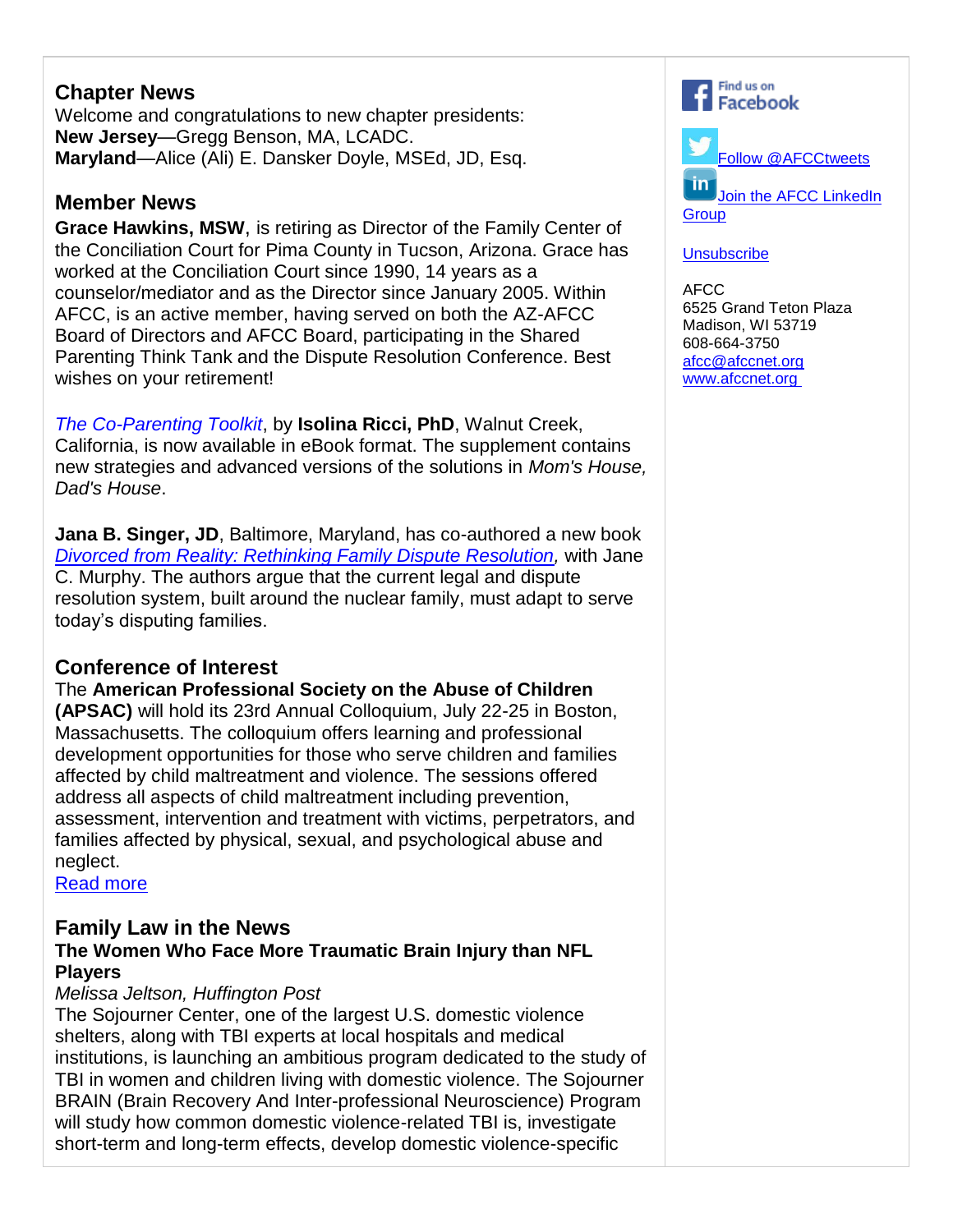| tools to screen for head trauma, and provide individualized treatment<br>plans.<br><b>Read more</b>                                                                                                                                                                                                                                          |  |
|----------------------------------------------------------------------------------------------------------------------------------------------------------------------------------------------------------------------------------------------------------------------------------------------------------------------------------------------|--|
| Why I Couldn't Tell Our Daughter about Our Separation<br>Julie Maxwell, The Guardian<br>After Julie Maxwell and her partner split up, a court forbade them to tell<br>their child that she was the subject of an order stipulating how much<br>time she would spend with each parent. For how long could they<br>comply?<br><b>Read more</b> |  |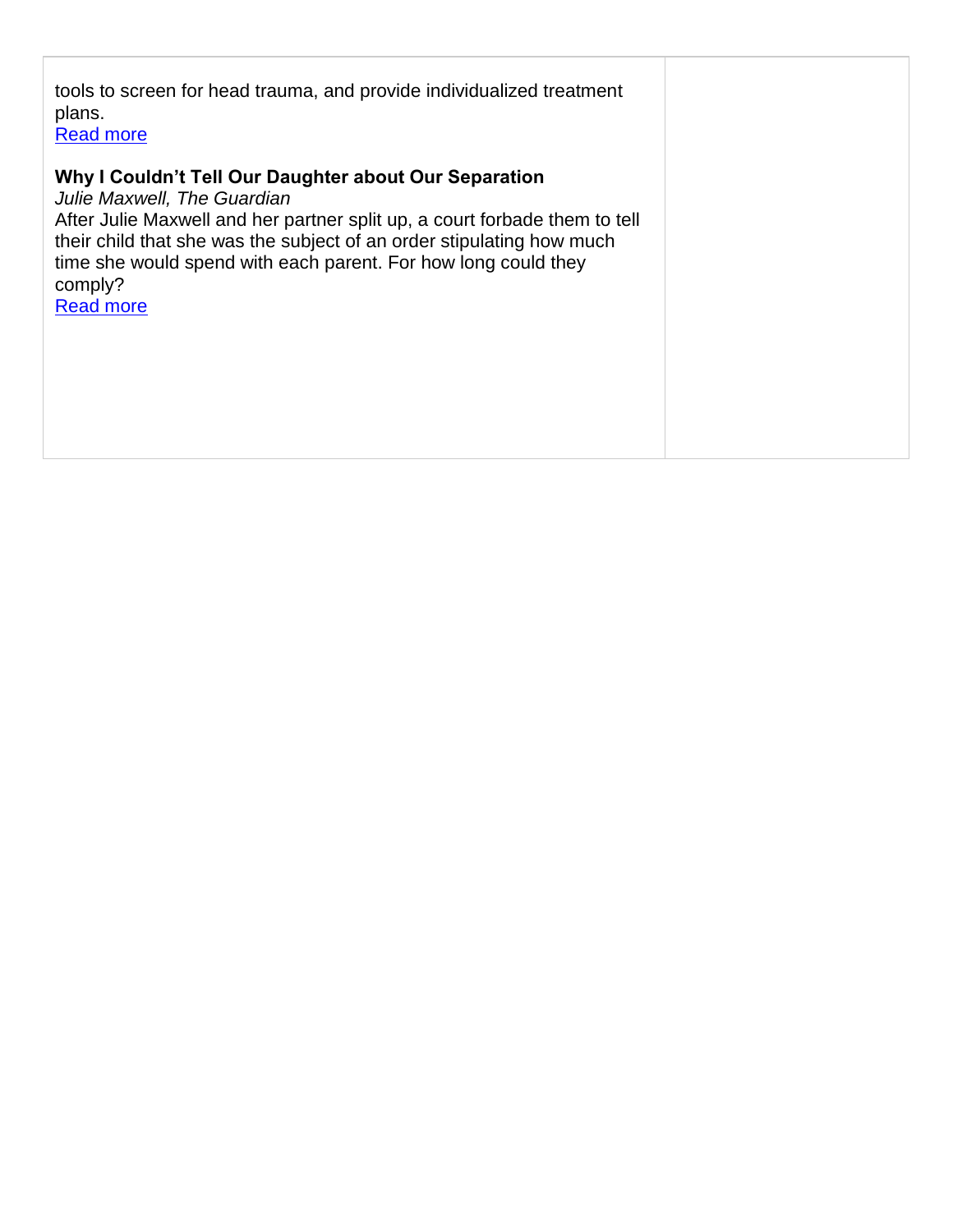

 $10 N<sub>0.6</sub>$ JUNE 2015

## **Commentary on Work Product Review Testimony**

*David A. Martindale, PhD, ABPP*

On April 22, 2015, the Court of Appeal for Ontario handed down a decision in which the court affirmed a trial court's decision to place limited weight on the testimony of a retained work product reviewer who had been critical of the opinions generated by a court appointed evaluator (*M. v. F*., 2015 ONCA 277). Judge Mary Lou Benotto, writing for the court, declared that "it is not clear that [the work product reviewer's] evidence was admissible in the first place" (at 11). Judge Benotto opined that the objective of introducing testimony by a critic is impeachment of the report and testimony of a court appointed expert, and that this objective can be met "through cross-examination and, ultimately, argument [internal citations omitted]" (at 12). Judge Benotto expressed support for "the view that critique evidence is rarely appropriate. It generally—as here has little probative value, adds expense and risks elevating the animosity between the parties" (at 13).

In the Ontario case, a work product reviewer acknowledged that his testimony had been sought in order to "raise concerns about" the court-appointed evaluator's assessment (at 5). The reviewer offered testimony in which unsupportable opinions were communicated. Specifically, notwithstanding the fact that, as a reviewer, the retained expert had not evaluated the litigants or their child, the reviewer offered opinions concerning the father's personality characteristics, and offered specific recommendations regarding the issues in dispute.

In 2014, in a New York custody case (*M.M. v. L.M*., WL 1010258, [N.Y. Sup. 2014]), Judge Lori S. Sattler was very sharply critical of the testimony offered by a retained, testifying work product reviewer, and offered commentary regarding proper review methodology. With regard to the reviewer's testimony, Judge Sattler wrote: "The crux of his analysis suggests that [the evaluator's] work is deficient because she failed to hear the 'ring of truth' in Respondent's statements" (at 10). Judge Sattler concluded that the reviewer's "conclusions are based on an unquestioning acceptance of Respondent's views and an unwarranted rejection of all evidence to the contrary, including *irrefutable documentary evidence* [italics added]" (at 10).

Offering her perspective on work product reviews, Judge Sattler wrote: "The role of an expert conducting a peer review is to determine whether the methodology used in a forensic evaluation comports with professional standards such as those set forth in the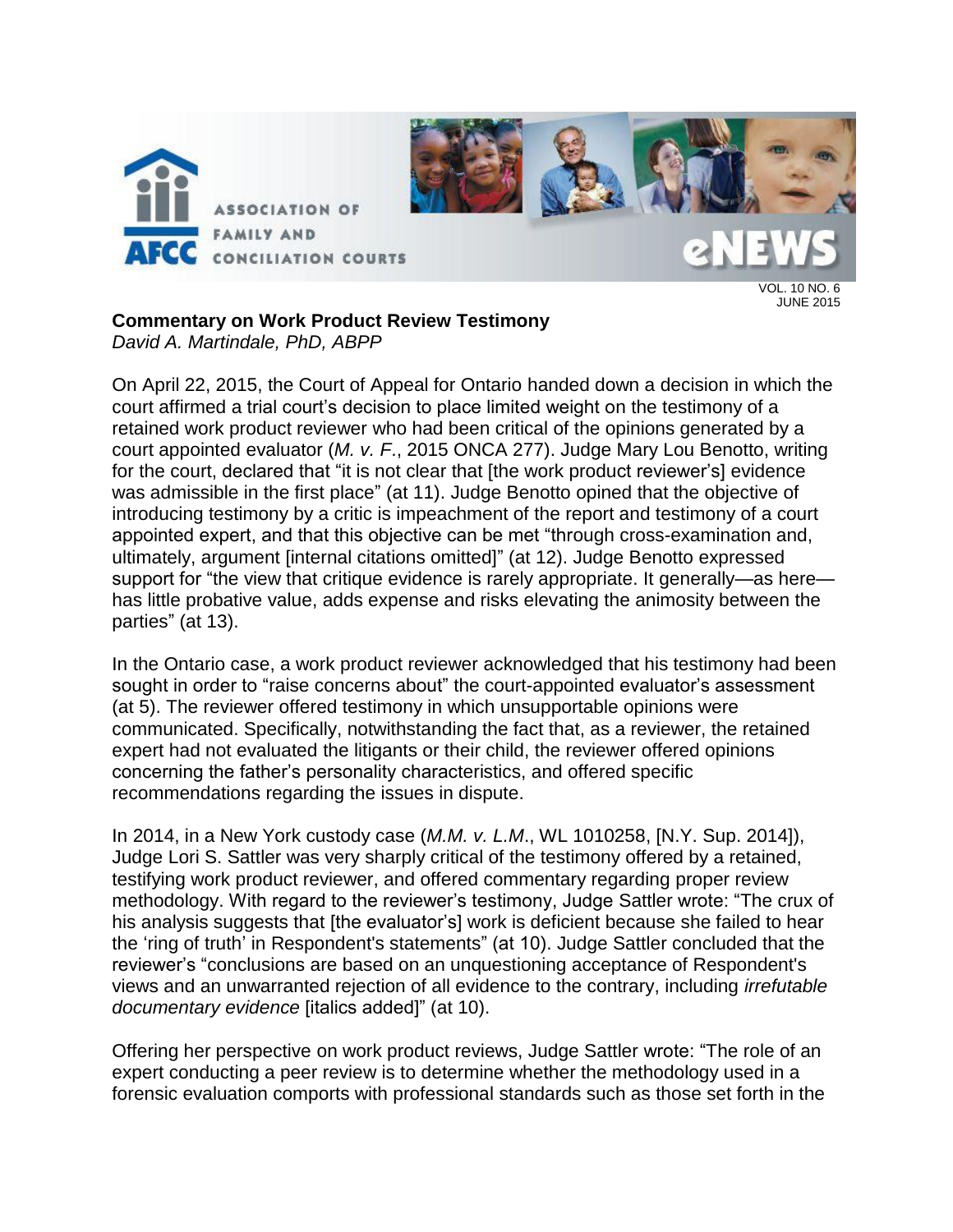*Model Standards [of Practice for Child Custody Evaluation](http://www.afccnet.org/Portals/0/ModelStdsChildCustodyEvalSept2006.pdf)* as approved by the Association of Family and Conciliation Courts (AFCC). [The reviewer] made no discernible attempt to conduct such a review. Rather, his report constitutes Respondent's attempt to provide a substitute forensic evaluation for the one conducted by the court-appointed expert and must be rejected as a peer review" (at 10).

The procedures employed in conducting a work product review are quite different from those employed in conducting a second opinion evaluation. Practitioners who have been retained for the purpose of generating second opinions employ assessment techniques that enable them to gather data that are quantitatively and qualitatively sufficient to support their opinions.

The performance of a work product review is a post-evaluation consultation service. Far more often than not, attorneys seeking work product reviews do so because they have been presented with evaluator reports in which the findings reported, opinions expressed, and recommendations offered will, if attended to by the court, result in a judicial decision contrary to their clients' interests. There are, of course, times when attorneys seek reviews of reports, the contents of which are supportive of their clients' positions. In cases such as these, the attorneys are aware that the presentation to courts of reports in which opinions offered are supportive of their clients' positions does not assure judicial decisions favorable to the clients. Favorable reports will be subjected to scrutiny by adversaries and evaluators will be subjected to cross-examination. Though some experts emerge unscathed from cross-examination, some do not. Attorneys holding favorable reports may want consultants retained by them to identify the strengths and deficiencies in the work that formed the basis for the reports. With such input from consultants, attorneys are better equipped to rehabilitate experts whose opinions the attorneys hope will guide the court.

Most of the attorneys who ask consultants to conduct work product reviews are attorneys who find themselves reading (and re-reading) reports in which their clients have been described in unflattering ways and in which parenting plans sought by their clients are not those endorsed in the reports. Most attorneys who retain consultants to review unfavorable reports seek candid and thorough feedback. They wish reviewers to identify the strengths as well as the weaknesses in the report. That is not always the case, however. Prudent reviewers enter into agreements with retaining attorneys in which it is made clear that information provided to the attorneys will be complete—both good news and bad. The consequences of misunderstandings can be significant.

After having conducted a review of an evaluator's work, the reviewer's first task is to relate orally his or her impressions of the work product to the retaining attorney. If a reviewer concludes that an unfavorable reviewed work product is sound, it is more likely than not that the retaining attorney and the reviewer will conclude that the reviewer cannot be of any additional assistance. If a reviewer has identified significant flaws in an unfavorable work product, the reviewer and attorney must decide how the reviewer's expertise can be most productively utilized. It is during this discussion that it is prudent to address the issue of role differentiation (Martindale, 2006a).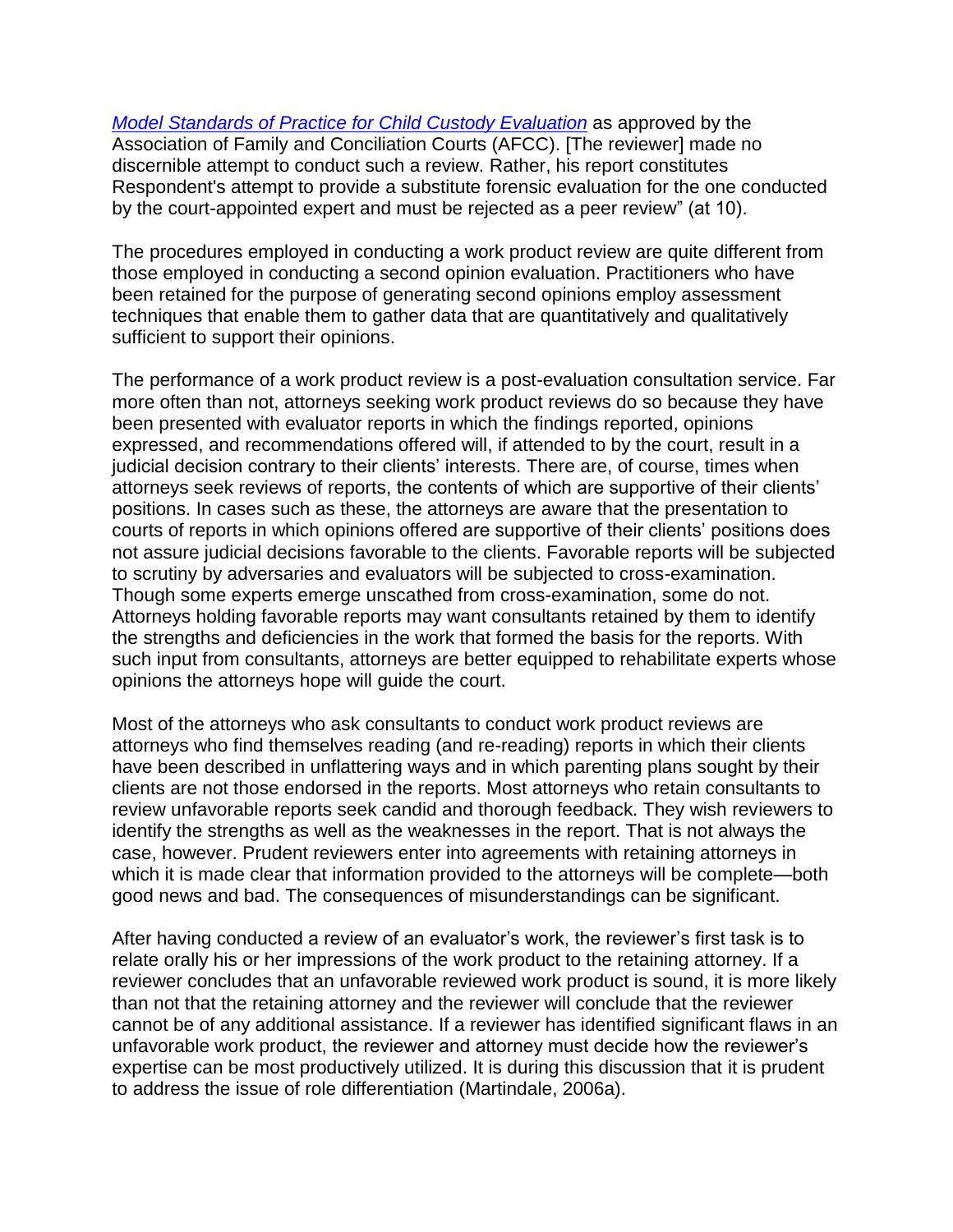It is my position that, after having conducted reviews and after having conferred with the attorneys who retained them, reviewers may offer testimony regarding their reviews *or* may offer litigation support services (Martindale, 2011), but should not offer to do both (Martindale, 2006a, 2006b). A similar position was articulated by Gould, *et al.* (2011): "It is our position that participating in the role of a testimonial expert witness and simultaneously functioning as a behind the scenes trial consultant to a legal team represents a dual role. One cannot advocate for the data if at the same time one is being asked to advocate for a legal position" (p. 39). Subsequently, Dale and Gould (2014) advanced the position that "[t]he role delineation practice style is not the only option when attorneys retain experts for consultation and testimony. The law has no prohibitions against experts performing multiple activities or roles" (p. 19). Clearly, this issue will continue to be discussed and debated at AFCC conferences and elsewhere.

Generally, a work product review focuses on three elements. The first is methodology, with respect to (a) the use (or lack thereof of) appropriate procedural safeguards; (b) the techniques utilized in interviewing the parents; (c) the techniques utilized in interviewing the children; (d) the manner in which parental interactions were observed and recorded; (e) the manner in which parent-child interaction sessions were observed and recorded; (f) the quantity and relevance of documents secured by the evaluator for verification purposes; (g) the manner in which collateral sources were selected; (h) the reliability of the collateral source information obtained; (i) the manner in which collateral source information was corroborated; (j) the selection of assessment instruments; (k) the administration of assessment instruments; (l) the interpretation of assessment data; (m) the integration of assessment data with other data sources; (n) respect for role boundaries; (o) indications that alternative hypotheses were generated and explored; and (p) the creation, maintenance, and production of appropriate records.

The second element is the apparent manner in which opinions were formulated. Specifically, (a) whether consideration appears to have been given to non-supporting data and, where discrepant data were encountered, the steps that were taken to resolve the discrepancies; (b) whether consideration appears to have been given to pertinent statutes and case law; and, (c) whether indicators of evaluator bias are present, such as the application of a double standard; the use of insulting terminology in describing the non-favored parent; the use of glowing terminology in describing the favored parent; the assignment of minimal importance to possible parenting deficiencies in the favored parent; the assignment of much importance to reported flaws in the non-favored parent; the apparent wholesale acceptance of the favored parent's perspective; and, the apparent rejection of the non-favored parent's perspective.

The third element is the effectiveness with which findings and opinions have been communicated to the intended recipients of the evaluator's report, as reflected in (a) the inclusion (or lack thereof) of all the information reasonably needed by the litigants, their attorneys, and the court; (b) avoidance of (or appearance of) personal perspectives presented in the guise of professional opinions; (c) acknowledgements (or lack thereof) of the known limitations of psychological knowledge, techniques, and data; (d) the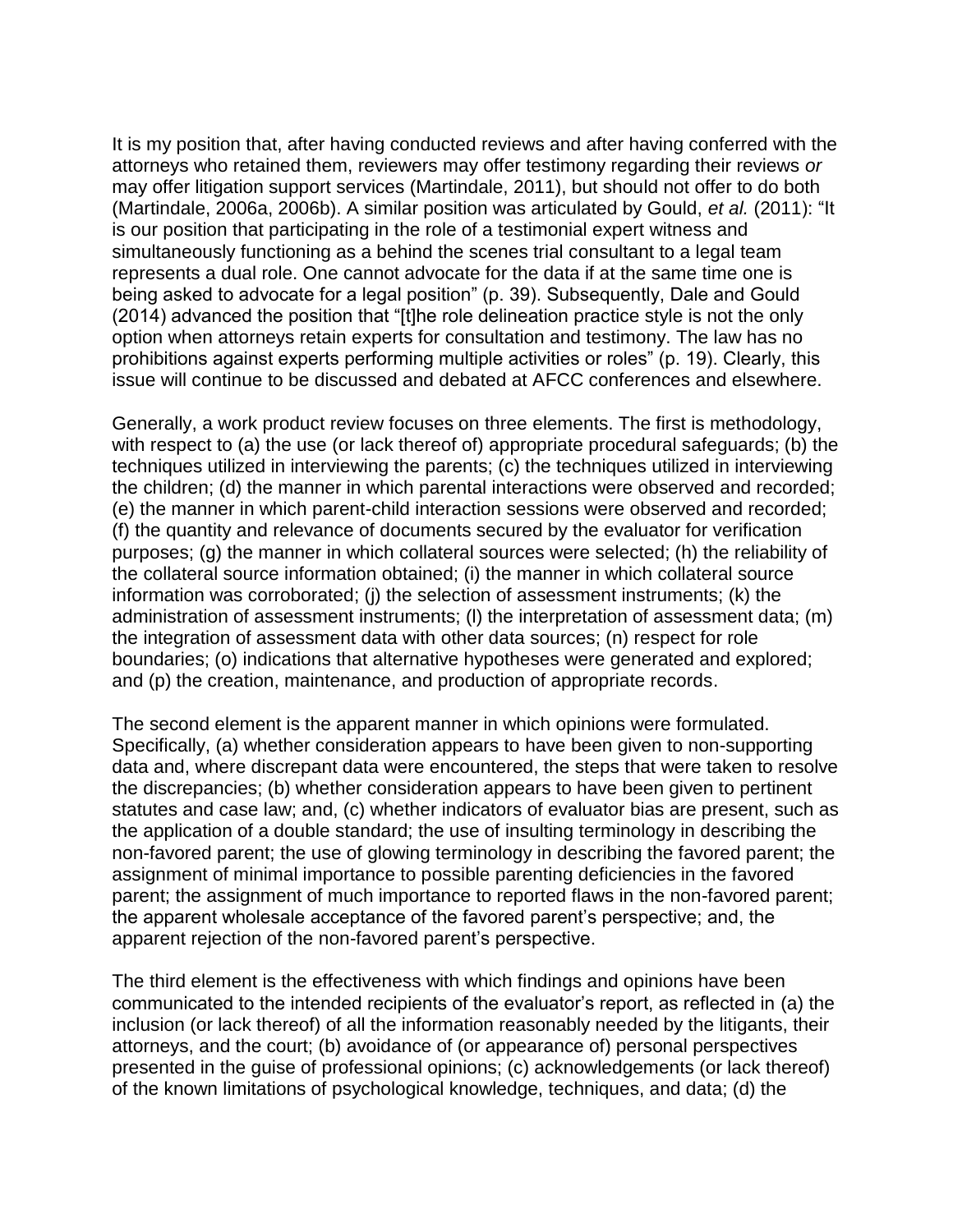inclusion (or lack thereof) of and discussion of non-supporting data; (e) the inclusion (or lack thereof) of a reasonably detailed presentation of assessment data; (f) an articulation (or lack thereof) of the criteria employed in examining the best interests standard; and, (g) a cogently articulated nexus (or lack thereof) between findings reported and opinions expressed.

Appropriate testimony from work product reviewers can be of significant benefit to courts. Even the most effective cross-examination cannot provide the substantive contribution to the record that is provided by well-articulated testimony from a reviewer. In a hotly contested California case, a court appointed evaluator acknowledged, under cross-examination that "mistakes get made. I made a mistake." When evaluators concede that they have erred, judges are alerted to the fact that they may need to attach less weight to their appointed evaluators' input than they otherwise might have. That's helpful, but it pales in comparison to the helpfulness of a full explanation of the implications of identified errors for the adjudication of the issues in dispute.

Where errors have been made and identified, but the record lacks a clear explanation of the relevance of the errors, the risk remains that evaluators' input will be assigned inordinate weight. In an often-discussed New York case (*Ochs v. Ochs*, 193 Misc. 2d 502 [N.Y. Sup. 2002]), reference was made by the court to the "essential role played by the court-appointed neutral forensic psychologist in custody litigation..." (at 505). There is reason for concern that too many judges fail to recognize that neutrality does not guarantee competence.

In 1964, Kaplan described a dynamic that he referred to as *observational bias—*the tendency to look where it's easy to see, even when the thing being looked for is more likely to be located where it is hidden from view. As explained by Kaplan, the dynamic, sometimes referred to as the drunkard's search, can be traced to an old joke about a police officer who encounters an inebriated individual searching for something under a streetlight. The drunkard states that he has lost his keys, and the police officer assists in the search, but, asks the man if he's sure that this is where his keys were dropped. The man replies that he thinks that he dropped his keys in the park, but the light is better under the streetlight. The tendency to look where it's easiest to see has been referred to by Freedman (2010) as the "streetlight effect."

A report prepared by a court appointed evaluator may seem to provide the illumination needed by a judge who is struggling with a complex dispute concerning issues of access and custody, but where there is light there are likely to be shadows, and the answers needed by the judge may be lying in the shadows. My concern regarding the potentially harmful effect of significantly flawed reports is that if they are admitted into evidence, they will be referred to with a reasonably foreseeable negative impact on judicial decision making. It is my position that judges who must make their decisions without advisory input from court appointed evaluators will make wiser decisions than will judges who are being guided by flawed input.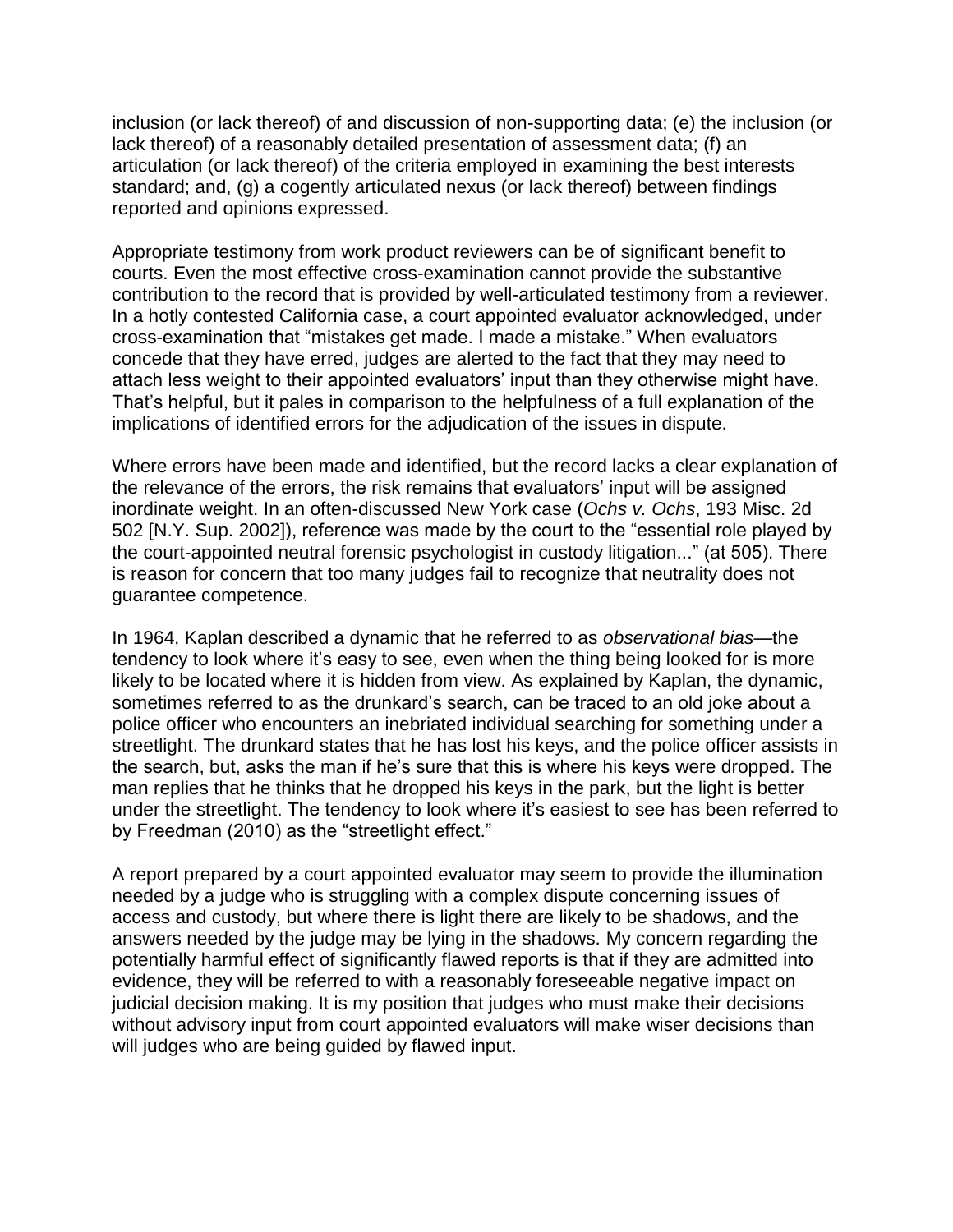It will never be possible to develop the type of research design that would enable us to ascertain what types of professional experiences lead to improvements in our work products. It is likely, however, that the quality of custody evaluations will improve as evaluations are scrutinized, notwithstanding the fact that much of the scrutiny occurs in an adversarial context. It should be noted that many evaluators (and not just novices) have their work reviewed by experienced colleagues.

My strong endorsement of testimony by work product reviewers must be coupled with a cautionary note. Judges must recognize that the opinions that can responsibly be formulated on the basis of such a review are opinions concerning the quality of the work that was reviewed. A reviewer is not in a position to generate opinions regarding the adults and children who were assessed by the evaluator whose work has been reviewed.

*David Martindale, board certified in forensic psychology by the American Board of Professional Psychology, was the Reporter for the [AFCC Task Force on Model](http://www.afccnet.org/Resource-Center/Center-for-Excellence-in-Family-Court-Practice/ctl/ViewCommittee/CommitteeID/22/mid/495)  [Standards of Practice for Child Custody Evaluation.](http://www.afccnet.org/Resource-Center/Center-for-Excellence-in-Family-Court-Practice/ctl/ViewCommittee/CommitteeID/22/mid/495) A significant portion of his income is derived through the performance of work product reviews such as those described here.*

References:

Dale, M. D. & Gould, J. W. (2014). Science, mental health consultants, and attorneyexpert relationships in child custody. *Family Court Review, 48(1),* 1-34.

Freedman, D. (2010). Why scientific studies are so often wrong: The streetlight effect. *Discover, 8/1/10.* Retrieved from [http://discovermagazine.com/2010/jul-aug/29-why](http://discovermagazine.com/2010/jul-aug/29-why-scientific-studies-often-wrong-streetlight-effect)[scientific-studies-often-wrong-streetlight-effect.](http://discovermagazine.com/2010/jul-aug/29-why-scientific-studies-often-wrong-streetlight-effect)

Freedman, D. (2010). *Wrong: Why experts keep failing us.* NY: Little, Brown.

Gould, J. W., Martindale, D. A., Wittmann, J. P., & Tippins, T. M. (2011). Testifying experts and non-testifying trial consultants: Appreciating the differences. *Journal of Child Custody, 8:1&2* (double issue), 32-46*.*

Kaplan, A. (1964). *The conduct of inquiry: Methodology for behavioral science.*  Livingston, NJ: Transaction.

Martindale, D. A. (2011). Litigation support services offered by forensic psychological consultants. *The Florida Bar Association Family Law Section Commentator, 25(1),* 35- 36*.*

Martindale, D. A. (2006a). Consultants and role delineation. *The Matrimonial Strategist, 24:4,* 4ff.

Martindale, D. A. (2006b). Consultants and further role delineation. *The Matrimonial Strategist, 24:7,* 6.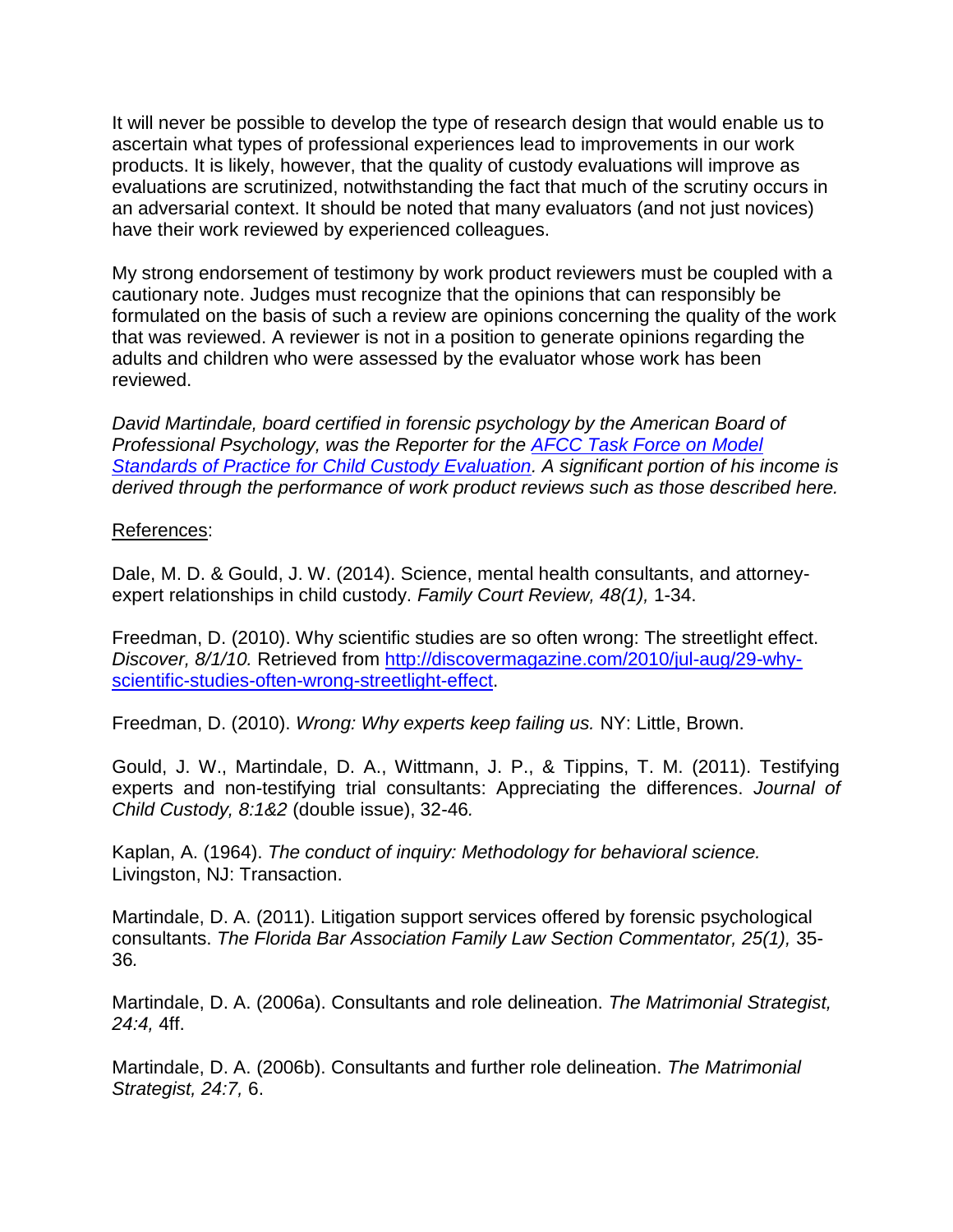

VOL. 10 NO. 6 JUNE 2015

# **Virtual Poster Gallery**

Posters representing current research, practice and policy were displayed at the AFCC 52nd Annual Conference in New Orleans. Click the links below to view PDF versions of the posters displayed.

**[Child Adjustment in Joint Physical](https://afcc.networkats.com/uploads/ES/2015/06%20June/Child_adjustment_in_joint_physical_custody.pdf) Custody: A Meta-Analytic Review** Amandine Baude, PhD, and Sylvie Drapeau, PhD, Laval University, Québec, Canada

## **[An Exploration of Children's Experiences in the Overcoming Barriers Family](https://afcc.networkats.com/uploads/ES/2015/06%20June/An_Exploration_of_Childrens_Experiences_in_the_Overcoming_Barriers_Family_Camp.pdf)  [Camp](https://afcc.networkats.com/uploads/ES/2015/06%20June/An_Exploration_of_Childrens_Experiences_in_the_Overcoming_Barriers_Family_Camp.pdf)**

Sevil Deljavan, PhD (student), Michael Saini, PhD, Factor-Inwentash Faculty of Social Work, University of Toronto, Toronto, Ontario, Canada, and Robin Deutsch, PhD, William James College, Newton, Massachusetts

## **[Development of Parenting Plans for Children with Unique Needs](https://afcc.networkats.com/uploads/ES/2015/06%20June/Developing_of_Parenting_Plans_for_Children_with_Unique_Needs.pdf)**

Jan Faust, PhD, ABPP, and R. Elyse Heidelberg, MS, Center for Psychological Studies, Nova Southeastern University, Ft. Lauderdale, Florida

## **Between Help and Authority: [Custody Evaluators' and Judges' Views on their](https://afcc.networkats.com/uploads/ES/2015/06%20June/Between_Help_and_Authority.pdf)  [Practice Context and Role](https://afcc.networkats.com/uploads/ES/2015/06%20June/Between_Help_and_Authority.pdf)**

Elisabeth Godbout, PhD, and Michael Saini, PhD, University of Toronto, Toronto, Ontario, Canada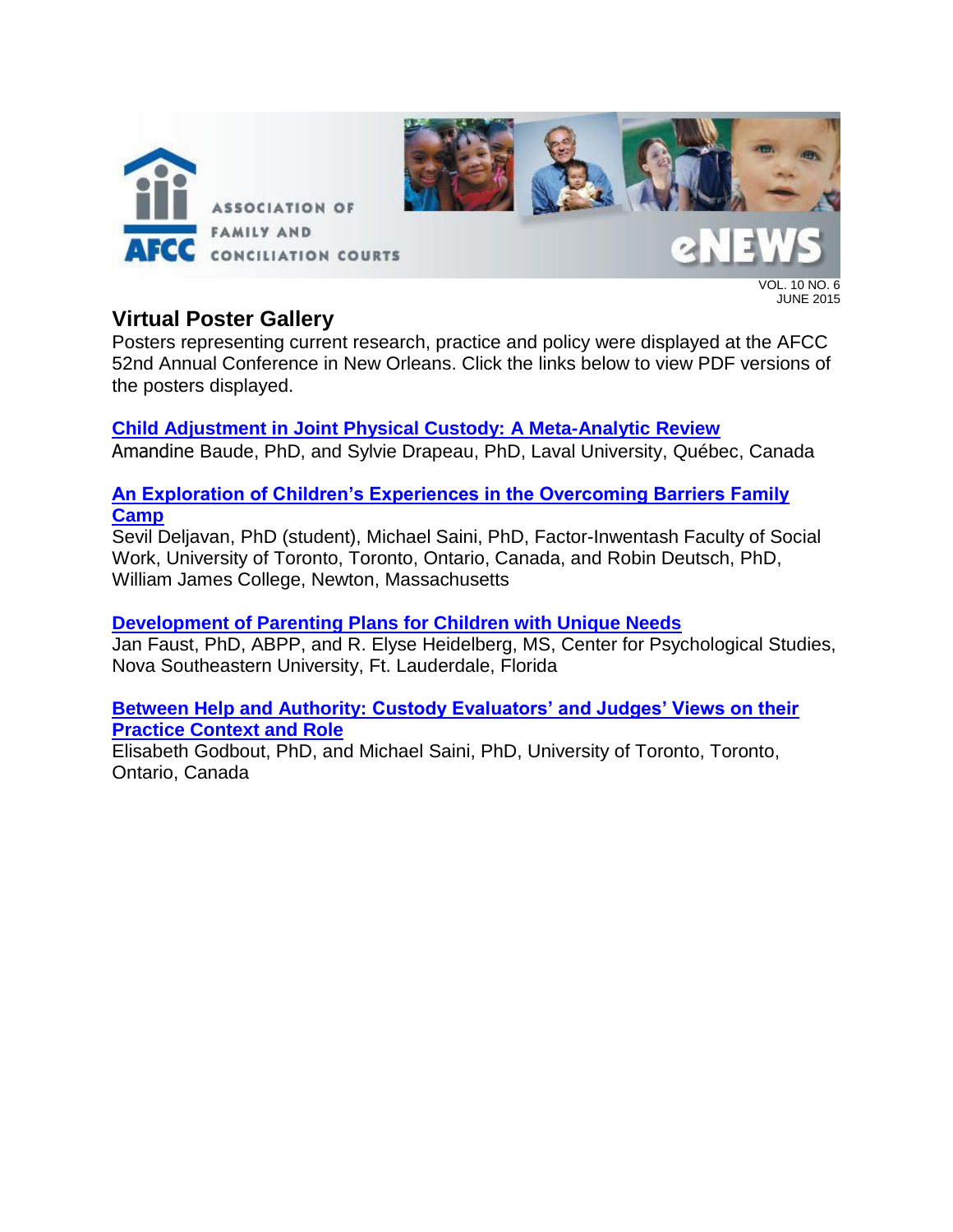



An interdisciplinary and international association of professionals dedicated to improving the lives of children and families through the resolution of family conflict.

#### **Scholarship Fund Contributors 2014-2015**

**Key Club (\$5,000+)** In honor of Doneldon Dennis

#### **Diamond (\$1,000–\$4,999)**

Arizona Chapter of AFCC Annette Burns Doneldon Dennis Mary Ferriter David Martindale Marilyn and Frederick Rohlfing, III Peter Salem and Iris Shasha Robert Simon Philip and Ruth Stahl Suzie S. Thorn Family Foundation

#### **Platinum (\$500–\$999)**

Alberta Chapter of AFCC Richard Altman Peter Boshier Diana Bryant Florida Chapter of AFCC Dianna Gould-Saltman William Howe Emile Kruzick Massachusetts Chapter of AFCC Ontario Chapter of AFCC Arnold Shienvold Robert Smith Hugh Starnes Larry Swall In honor of Frank Trainor

#### **Gold (\$250–\$499)**

Karen Adam Liz Baker Nicholas Bala Phil Bushard California Chapter of AFCC Andrea Clark Betsy Dennis Robin Deutsch Barbara Fidler R John Harper Beth Harrington IRIS Educational Media

### *Gold, continued*

Thomas Trent Lewis Louisiana Chapter of AFCC Maryland Chapter of AFCC Massachusetts Chapter of AFCC Mindy Mitnick New Jersey Chapter of AFCC New York Chapter of AFCC Stacey Platt Marsha Pruett Lynda Robbins Arline Rotman Nancy Satenberg Andrew Schepard Susan Stahl Matthew Sullivan and Sherry Cassedy Wisconsin Chapter of AFCC

#### **Silver (\$100–\$249)**

Steven Abel Allen Bailey Joanne Baitup Lawrence Braunstein Stacy Bronson Aza Butler Pamela Clifford patti cross Milfred Dale Leslie Drozd William and Amy Fee Donna Feinberg Linda Fieldstone Larry Fong Lynn Gaffigan Lesley Goldsmith In honor of Wayne Graves Jacqueline Hagerott Diane Harms Leslye Hunter Sherrie Kibler-Sanchez Marcus Le Poer TrenchIone Mary Elizabeth Lund Denise McColley Jennifer and David Miller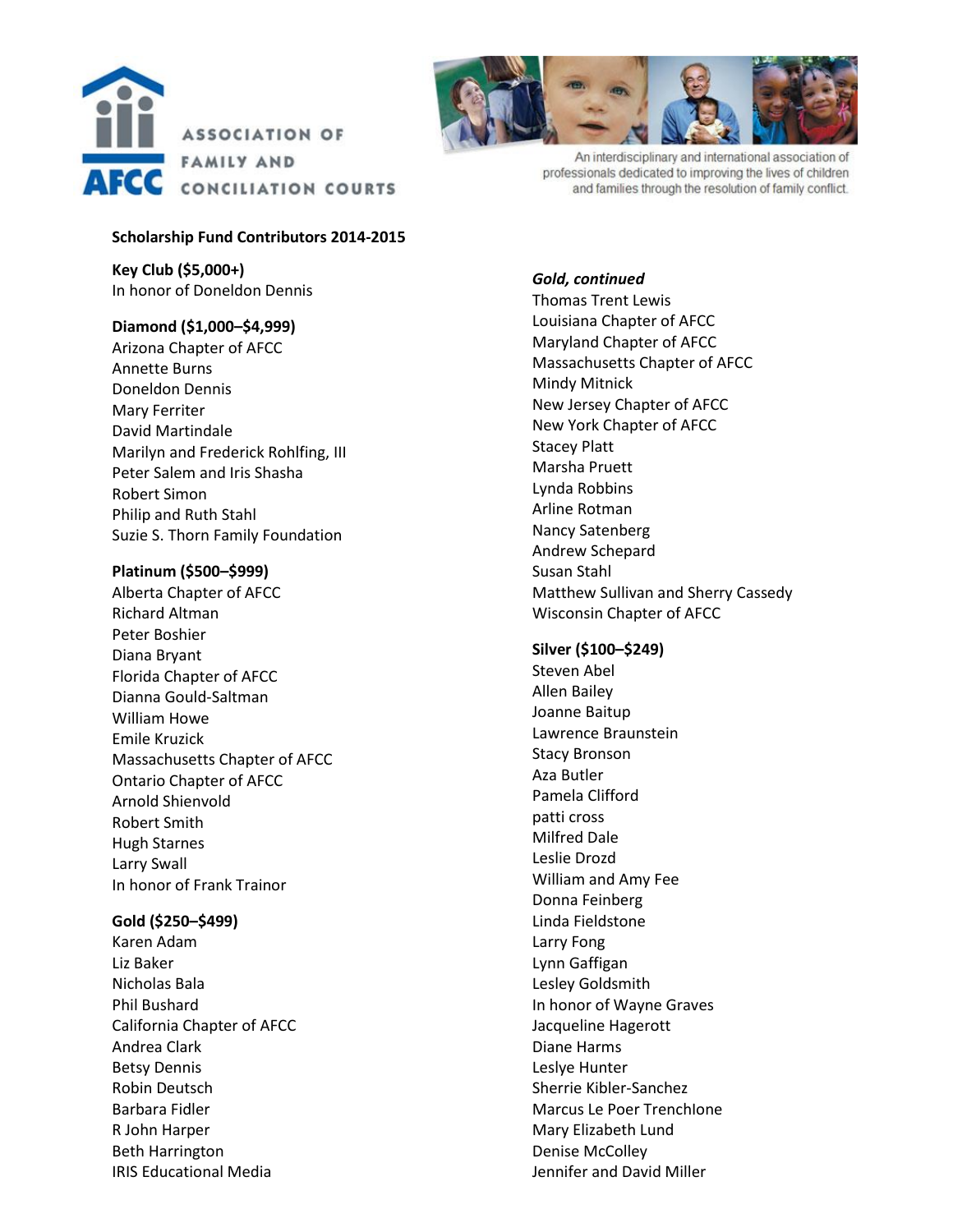



An interdisciplinary and international association of professionals dedicated to improving the lives of children and families through the resolution of family conflict.

#### *Silver, continued*

Minnesota Chapter of AFCC Alastair Nicholson Gail Perlman Daniel Pickar Kathryn Pirie Mark Rand Allen Ryen John Scialli Pamela Sloan Hazel Thompson -Ahye Timothy Tippin s Leslie Todd Nancy Ver Steegh Mary Waid Margaret Ward Sharon Wicks Dornfeld Jeffrey Wittmann

#### **Bronze (\$50 –\$99)**

Anonymous Anonymous H. Michael Aaron Michael Aaron Bonnie Amendola Bruce Bishop Margaret Brinig Louis Cohen Gary Direnfeld Alexandria Doyle Alice (Ali) Doyle Jillian Duffy Janet Ferguson Susan Finlay James Flens Lynn Gaffigan Lauren Ilvento Julie Jackson Chris Jones Mary and Daniel Knudsen Peter Marshall Kimberly Robinson Leslie Shear Adria Silverman Robin Timme

#### *Bronze, continued*

Claudia Wheeler Don Wichert

#### **Contributor s**

Gayle and Brian Adair Anonymous David Alexander Christopher Barrows Gregg Benson Janice Black Rudy Bonilla Shawn Bulgatz Megan Christopher Charles Cohen Patricia Donlin Leanne Dunne William Eddy Bill Farley Roger Frigon Charles Gerlach Ramona Gonzalez Rory Hardy Neil Hayes Luz Hellman Karen Hilton Megan Hunt Corinne Kaplan Kristy Kiland Christina Knopf Ramon Laval Gary Livingston Wendy Malcolm Bernard Mayer Luanne McKenna Stephen Nesser Vincent Papaleo Barbara Rath Thomas and Diane Reitter Isolina Ricci Lynette Robe Ian Russ Amy Sadoff Christina Sadowski Terese Schultz